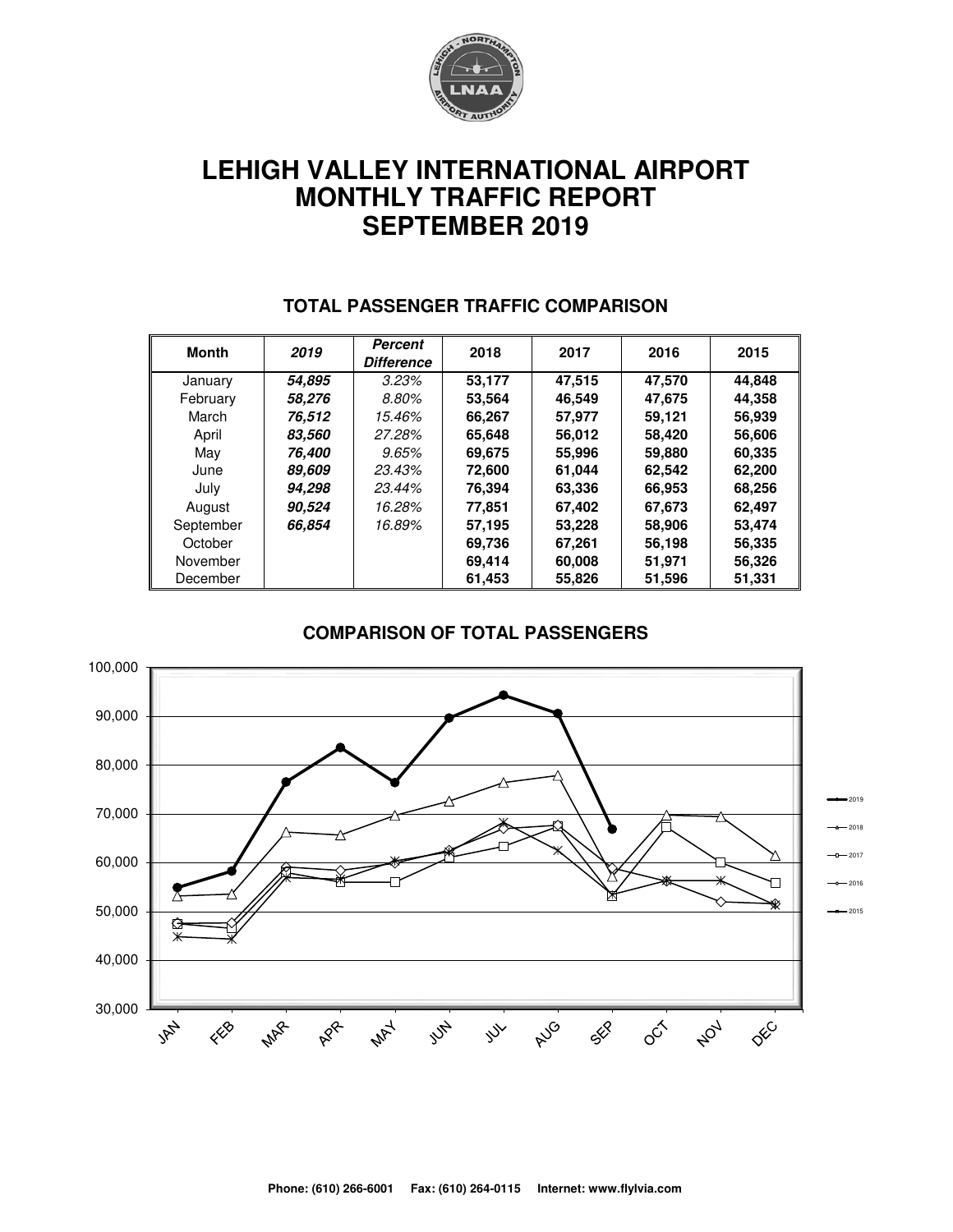#### **LEHIGH VALLEY INTERNATIONAL AIRPORT (ABE) MONTHLY TRAFFIC REPORT SEPTEMBER 2019**

|                                                      |                                      | <b>SEPTEMBER</b>                     |                                            |                                     |                                         | <b>YEAR-TO-DATE</b>                     |                                               |                                    |
|------------------------------------------------------|--------------------------------------|--------------------------------------|--------------------------------------------|-------------------------------------|-----------------------------------------|-----------------------------------------|-----------------------------------------------|------------------------------------|
|                                                      | 2019                                 | 2018                                 | <b>Increase</b><br>(Decrease)              | <b>Percent</b><br><b>Difference</b> | 2019                                    | 2018                                    | <b>Increase</b><br>(Decrease)                 | Percent<br><b>Difference</b>       |
| <b>MAJOR AIRLINES:</b><br>Passengers<br>Enplaned     | 2,365                                | 2,845                                | (480)                                      | $-16.87%$                           | 23,276                                  | 26,107                                  | (2,831)                                       | $-10.84%$                          |
| Deplaned                                             | 2,204                                | 2,494                                | (290)                                      | $-11.63%$                           | 22,113                                  | 24,652                                  | (2,539)                                       | $-10.30\%$                         |
| Sub-total                                            | 4,569                                | 5,339                                | (770)                                      | $-14.42%$                           | 45,389                                  | 50,759                                  | (5,370)                                       | $-10.58%$                          |
| <b>REGIONAL AIRLINES:</b><br>Passengers              |                                      |                                      |                                            |                                     |                                         |                                         |                                               |                                    |
| Enplaned                                             | 31,541                               | 26,060                               | 5,481                                      | 21.03%                              | 323,760                                 | 272,174                                 | 51,586                                        | 18.95%                             |
| Deplaned                                             | 30,744                               | 25,796                               | 4,948                                      | 19.18%                              | 321,779                                 | 269,438                                 | 52,341                                        | 19.43%                             |
| Sub-total                                            | 62,285                               | 51,856                               | 10,429                                     | 20.11%                              | 645,539                                 | 541,612                                 | 103,927                                       | 19.19%                             |
| <b>TOTAL PASSENGERS</b>                              | 66,854                               | 57,195                               | 9,659                                      | 16.89%                              | 690,928                                 | 592,371                                 | 98,557                                        | 16.64%                             |
| CARGO:<br>Enplaned<br>Deplaned<br><b>TOTAL CARGO</b> | 8.000.789<br>8.465.757<br>16,466,546 | 9,116,647<br>8,818,734<br>17,935,381 | (1, 115, 858)<br>(352, 977)<br>(1,468,835) | $-12.24%$<br>$-4.00%$<br>$-8.19%$   | 71,140,184<br>60,360,705<br>131,500,889 | 78,177,453<br>75,244,547<br>153,422,000 | (7,037,269)<br>(14,883,842)<br>(21, 921, 111) | $-9.00%$<br>$-19.78%$<br>$-14.29%$ |
|                                                      |                                      |                                      |                                            |                                     |                                         |                                         |                                               |                                    |
| CUSTOMS:<br>Entries                                  | 19                                   | 19                                   | 0                                          | 0.00%                               | 128                                     | 137                                     | (9)                                           | $-6.57%$                           |

### **MONTHLY AIRCRAFT ACTIVITY**

The FEDERAL AVIATION ADMINISTRATION AIR TRAFFIC CONTROL TOWER at LVIA recorded the following aircraft take-offs and landings for the month:

|                          | <b>SEPTEMBER</b> |        |                 |                   |  | <b>YEAR-TO-DATE</b> |        |                 |            |  |  |
|--------------------------|------------------|--------|-----------------|-------------------|--|---------------------|--------|-----------------|------------|--|--|
|                          |                  |        | <b>Increase</b> | <b>Percent</b>    |  |                     |        | <b>Increase</b> | Percent    |  |  |
|                          | 2019             | 2018   | (Decrease)      | <b>Difference</b> |  | 2019                | 2018   | (Decrease)      | Difference |  |  |
| Major Airlines           | 990              | 852    | 138             | 16.20%            |  | 8.417               | 7.849  | 568             | 7.24%      |  |  |
| <b>Regional Airlines</b> | 880              | 711    | 169             | 23.77%            |  | 7.391               | 6,523  | 868             | 13.31%     |  |  |
| <b>General Aviation</b>  | 2,933            | 962. ا | 971             | 49.49%            |  | 21,679              | 18,907 | 2,772           | 14.66%     |  |  |
| Military                 | 30               | 31     |                 | $-3.23\%$         |  | 370                 | 446    | (76)            | $-17.04%$  |  |  |
| Total Itinerant          | 4,833            | 3,556  | 1.277           | 35.91%            |  | 37,857              | 33.725 | 4,132           | 12.25%     |  |  |
| <b>Total Local</b>       | 4,235            | 1.721  | 2,514           | 146.08%           |  | 28,373              | 21.917 | 6,456           | 29.46%     |  |  |
| <b>TOTAL OPERATIONS</b>  | 9,068            | 5,277  | 3,791           | 71.84%            |  | 66,230              | 55,642 | 10,588          | 19.03%     |  |  |